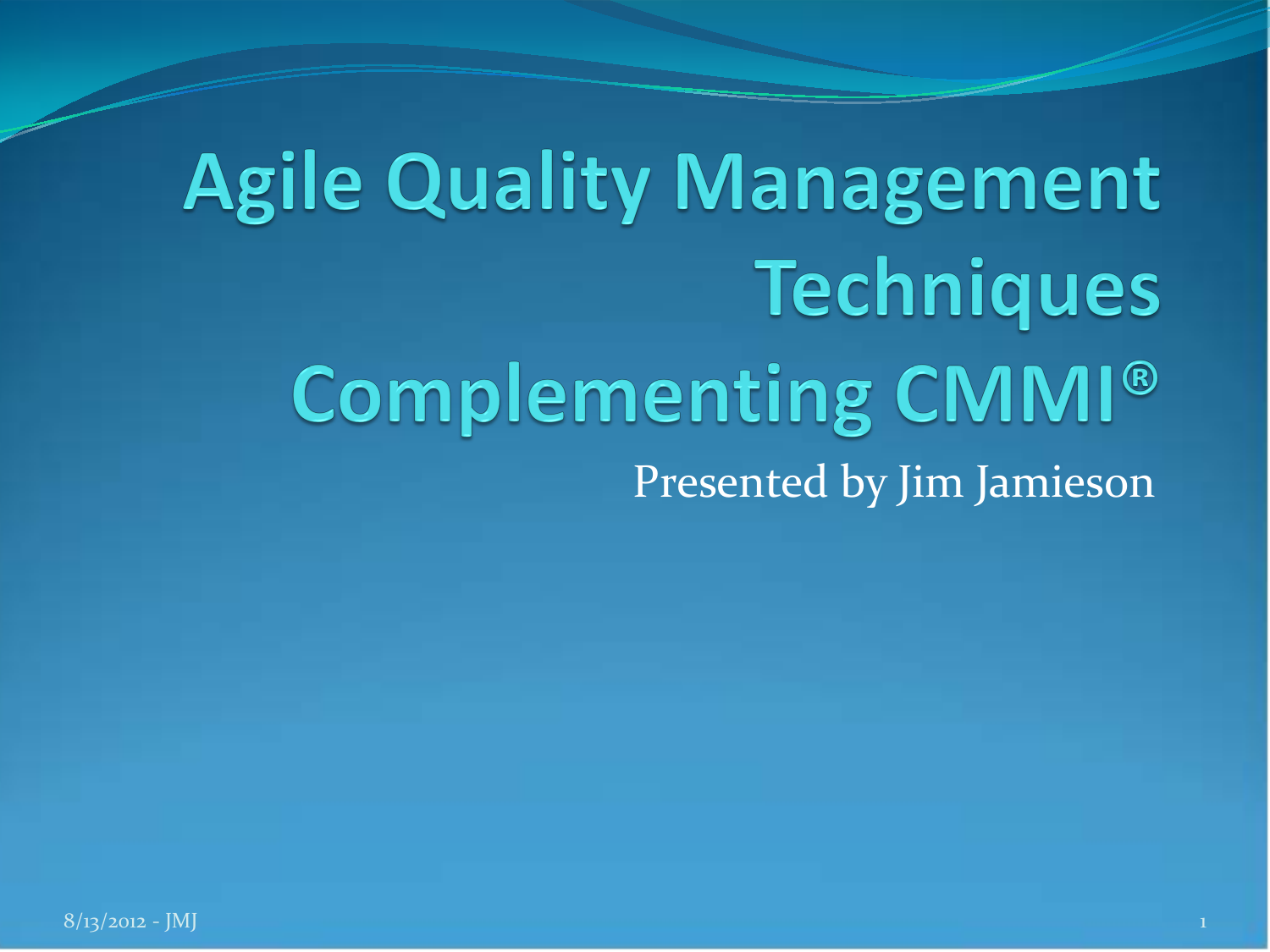# Background

- CMMI<sup>®</sup> aims to define and mature project processes by focusing on
	- Continuous quality and performance improvements
	- Deliver Quality Software
- Agile software development focuses on
	- Rapidly delivering high-quality software
	- That meets both the needs of the customer and
	- The goals of the organization over multiple iterations of the development lifecycle.
- The difference?
	- CMMI® defines what you need to do, agile defines how to quickly adapt software in a changing environment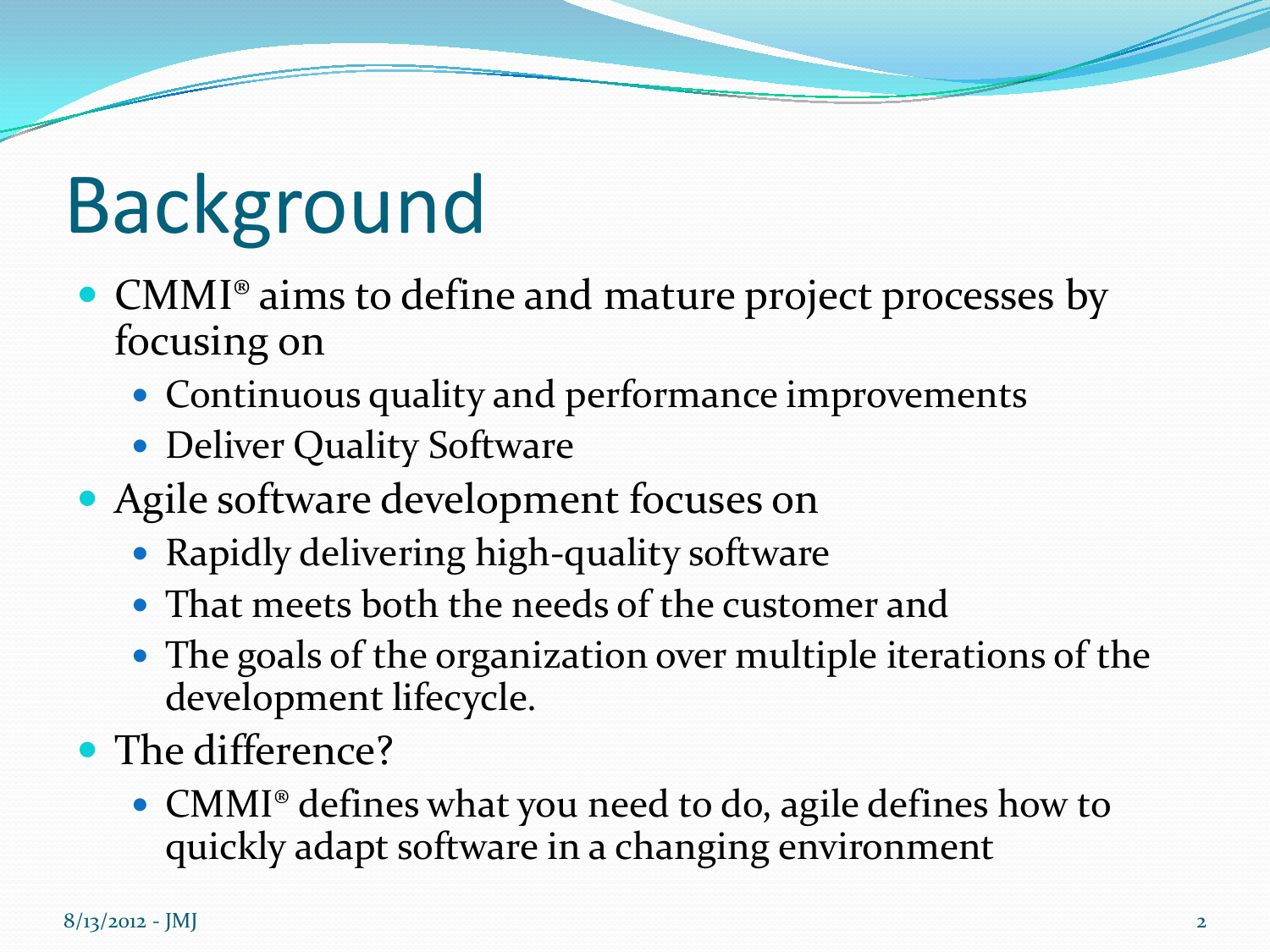### CMMI® Model

#### **CMMI Staged Maturity Levels**

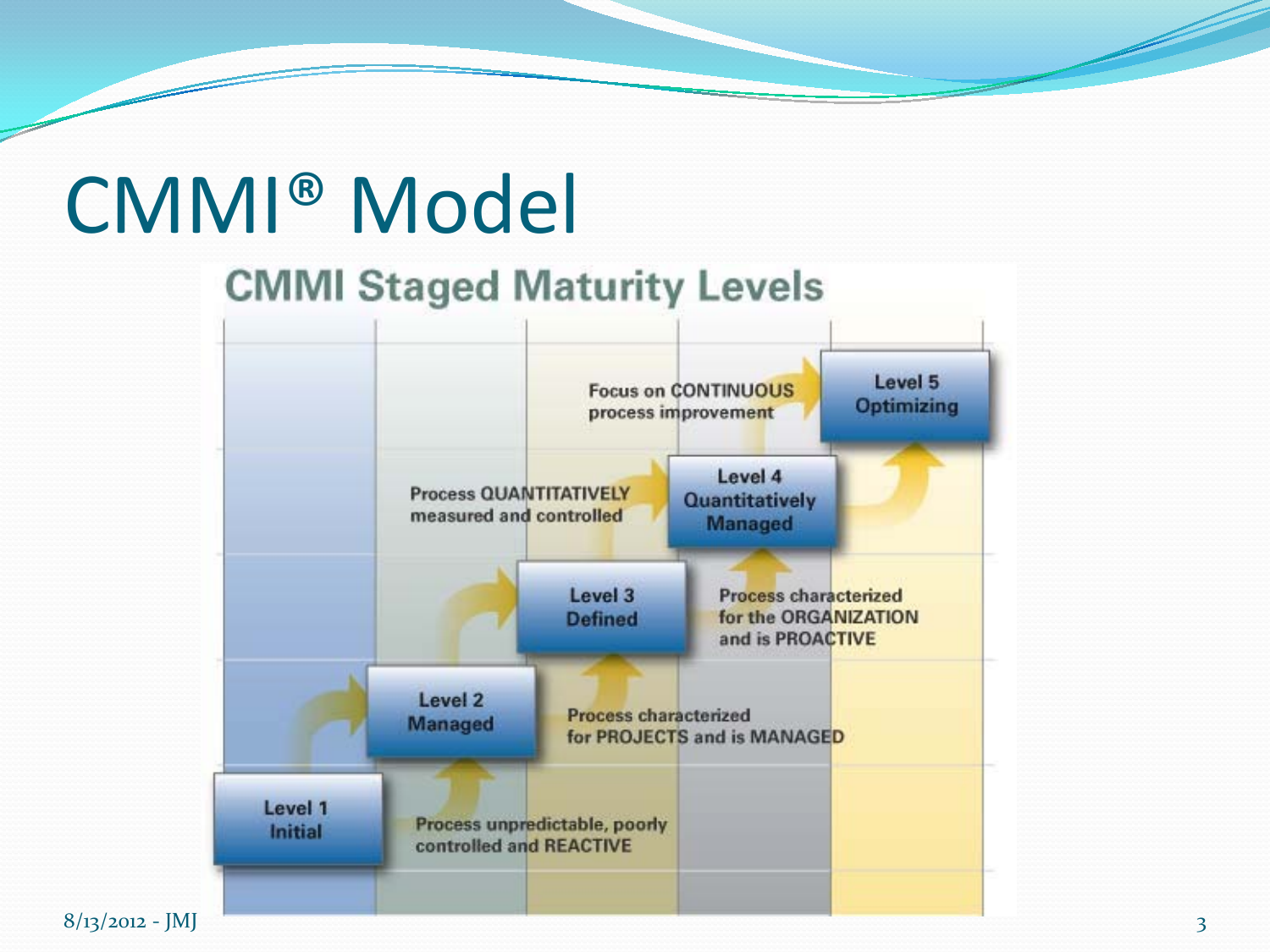# Agile Techniques

- Whole team involvement
- Continuous customer feedback
- Pair programming
- Continuous integration
- Automated testing
- Test-driven development
- Refactoring
- User acceptance testing
- Retrospective
- Daily standup meeting
- Frequently release software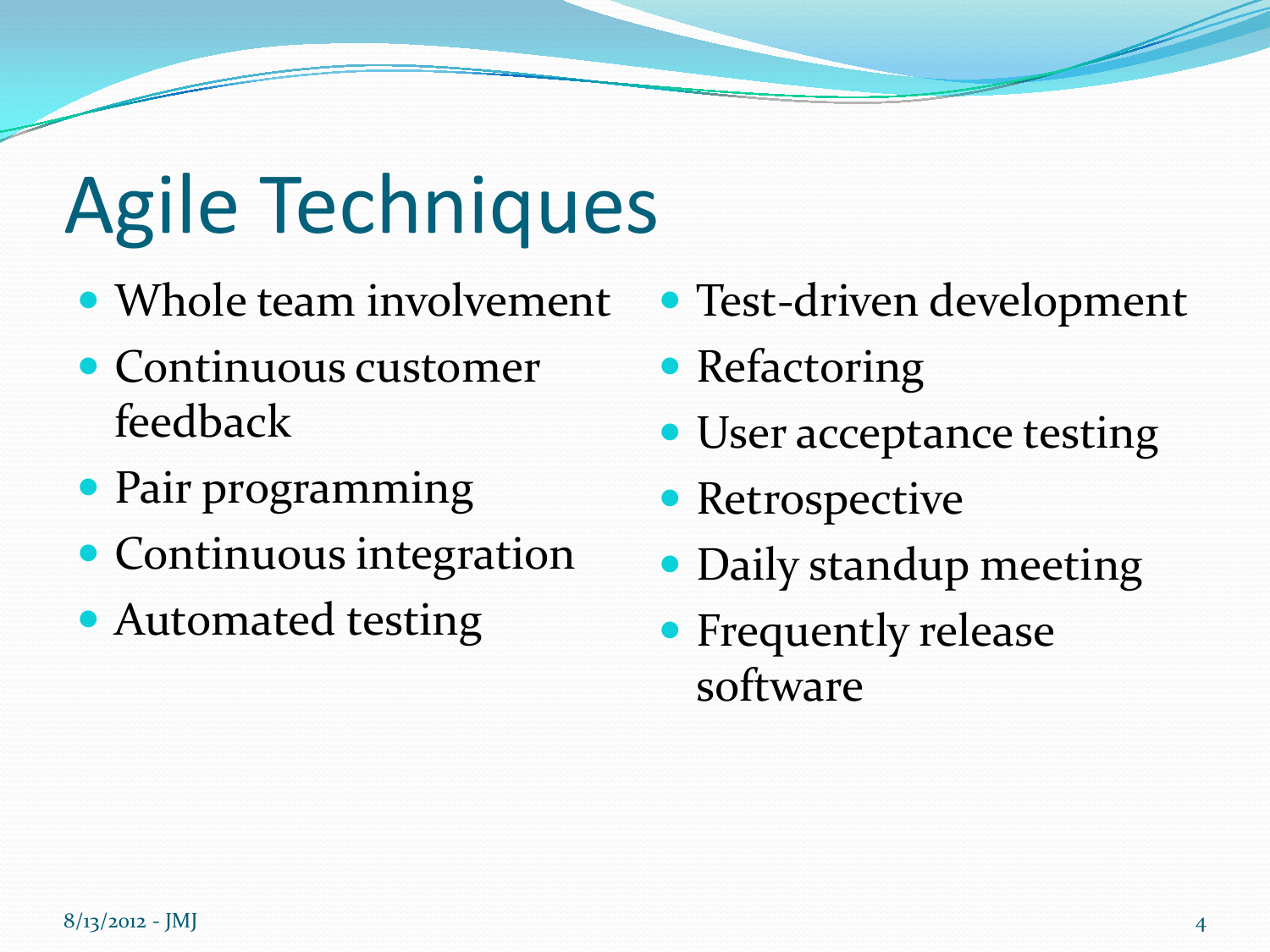### Agile Techniques in the SDLC

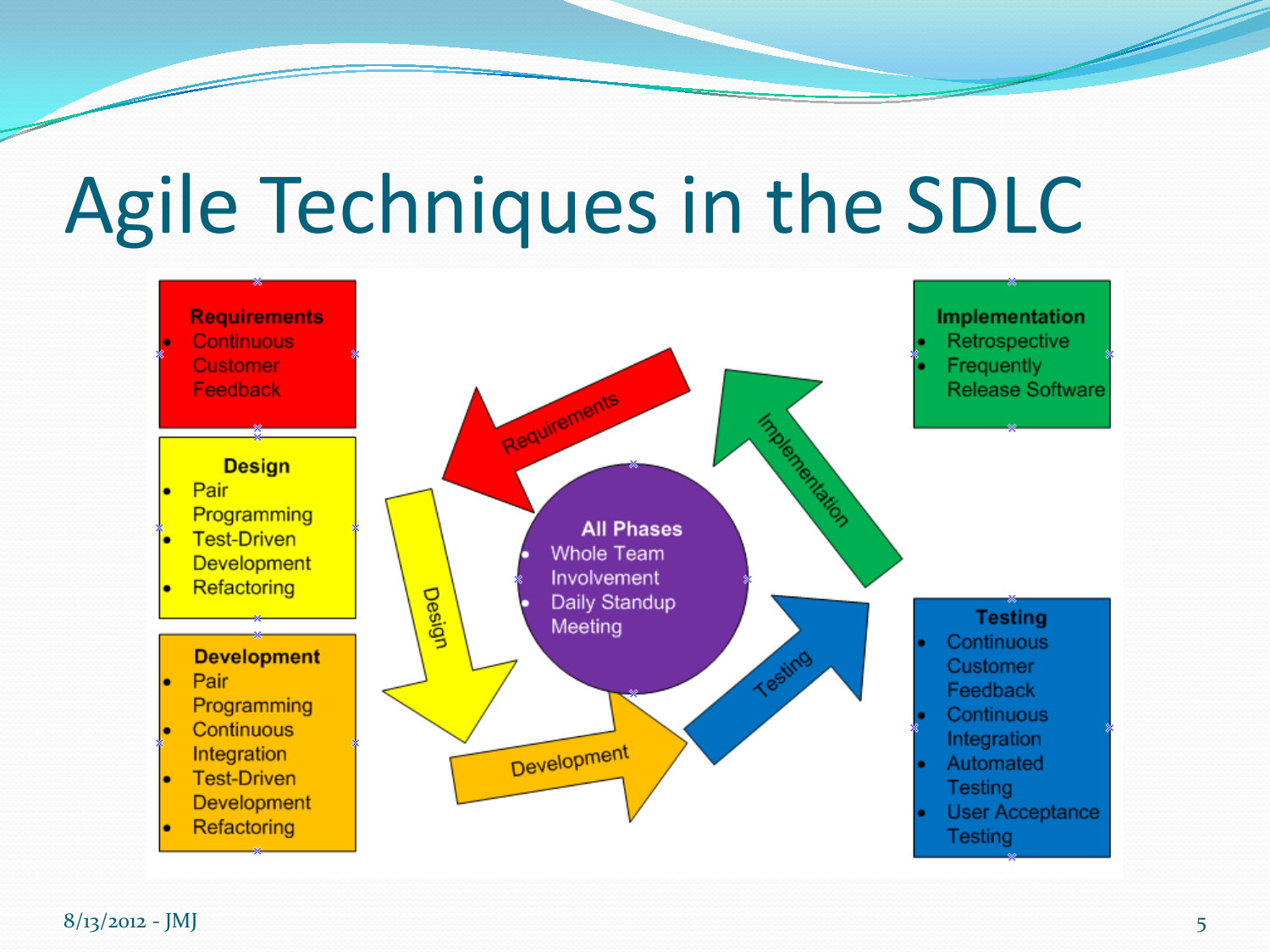# Whole Team Involvement

#### • Benefits

- Better planning estimates
- More detailed requirements
- Gain commitment
- Everyone has the same story for how the system works
- The team decides what it means to be "done"
- Potential Pitfalls
	- Increase in communication channels
	- Schedule delay
- Relationship to CMMI®
	- PMC, IPM, RD, REQM, PI, TS, VER, VAL
	- All phases of the SDLC result in increased involvement and commitment by the team to deliver the product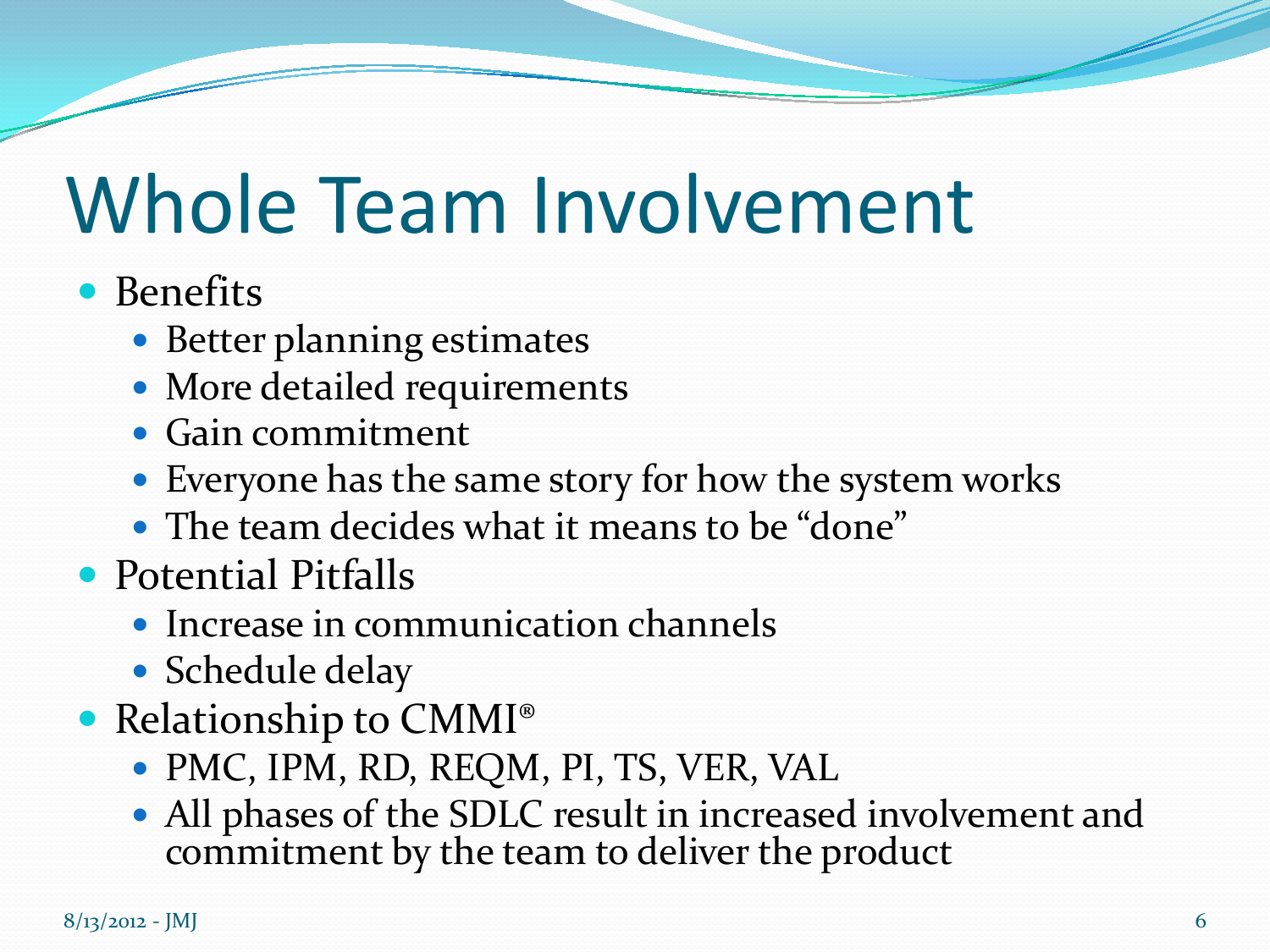## Continuous Customer Feedback

#### • Benefits

- Willingness to discuss all project aspects openly
- Quickly adapt application to suit customer's needs for increased business value
- Potential Pitfalls
	- Key stakeholders may not wish to be involved
		- Changing your approach
		- Demonstrating commitment
- Relationship to CMMI®
	- PMC, IPM, RD, VAL
	- By having the customer help to develop requirements they are better prepared to identify defects in the product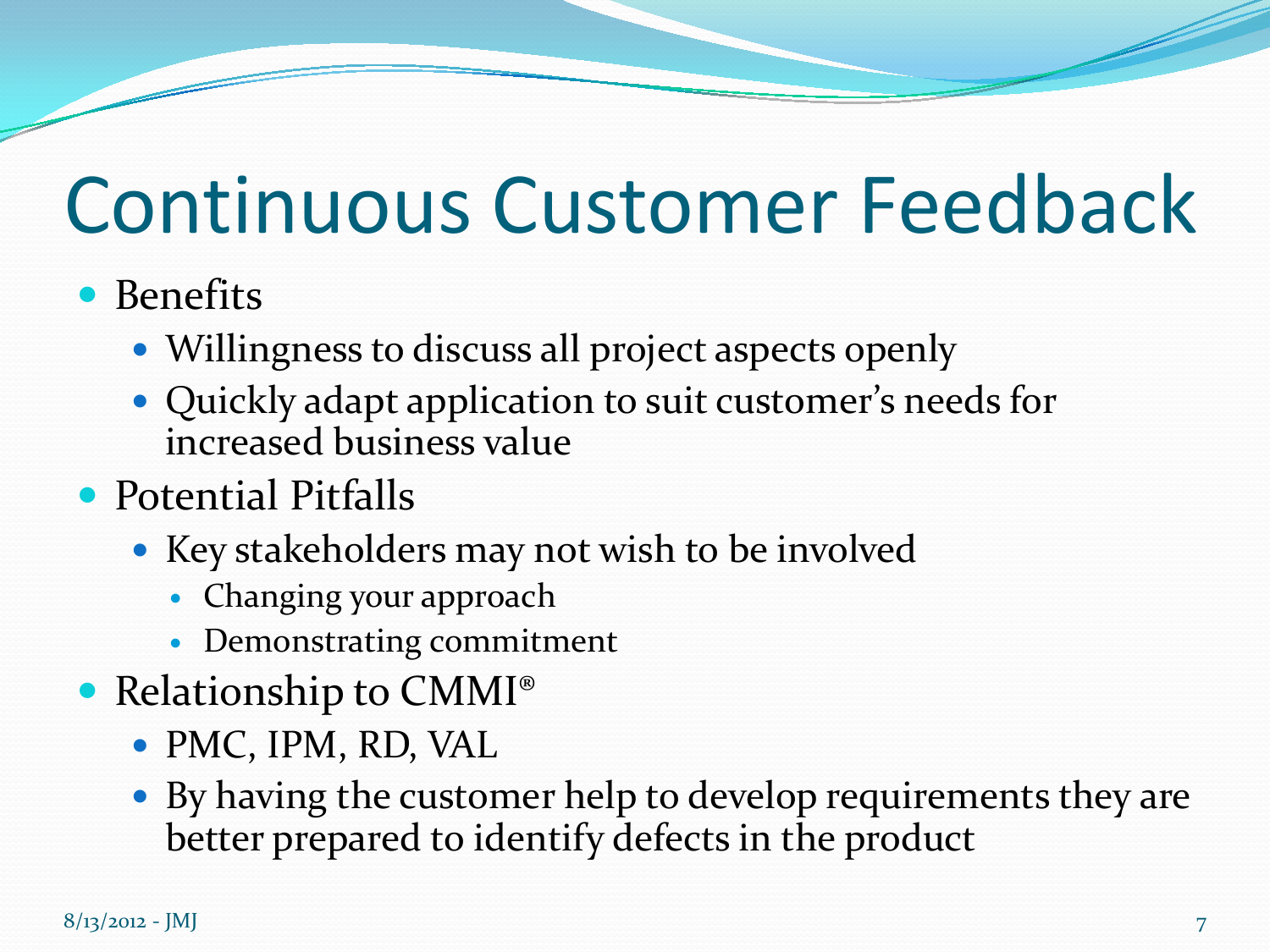# Pair Programming

- Benefits
	- Helps developers stay focused and think through things aloud
	- Produces higher quality code and reduces defects
	- Reduces maintainability
	- Greater mentoring and teaching opportunities
	- Fosters collective code ownership
- Potential Pitfalls
	- Not everyone works well together, should not be forced
- Relationship to CMMI<sup>®</sup>
	- TS, VER, VAL
	- Ensures best technical decisions are made and work can easily be checked to ensure it adheres to standards
	- Does not always need to be programming could be "unit testing"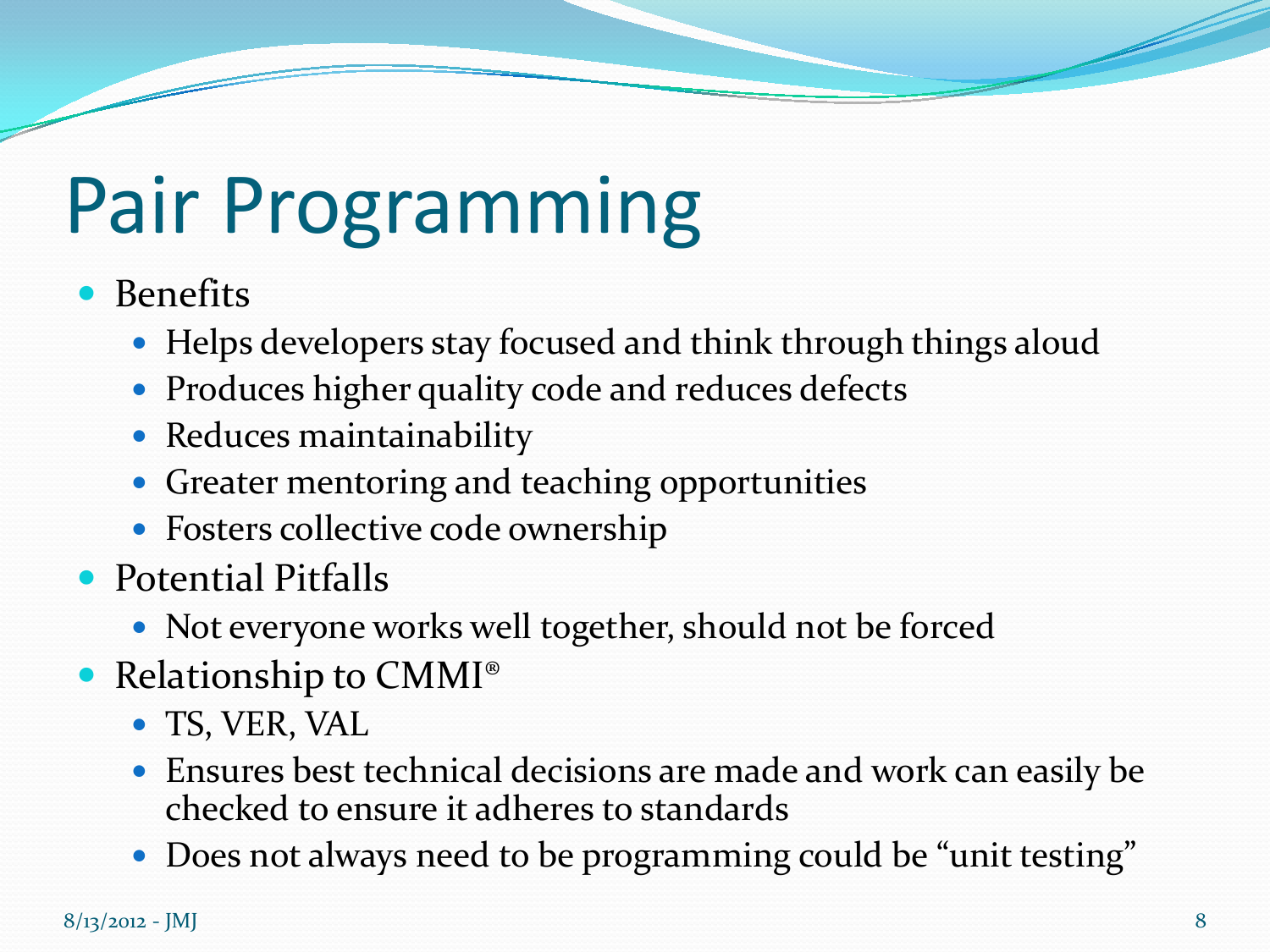# Continuous Integration

- **•** Benefits
	- Can be used to identify defects, integration errors, coding standard variances, and failed tests earlier in the development process
	- Code is always "ready" for the customer
	- Provides continual feedback on the state of the application
- Potential Pitfalls
	- If everyone is not on board, then developers may be unwilling to fix something that is not their responsibility
- Relationship to CMMI®
	- CM, PI, VER
	- Frequent builds of the application ensure code is built the right way and all aspects integrated
	- Can be used to enforce standards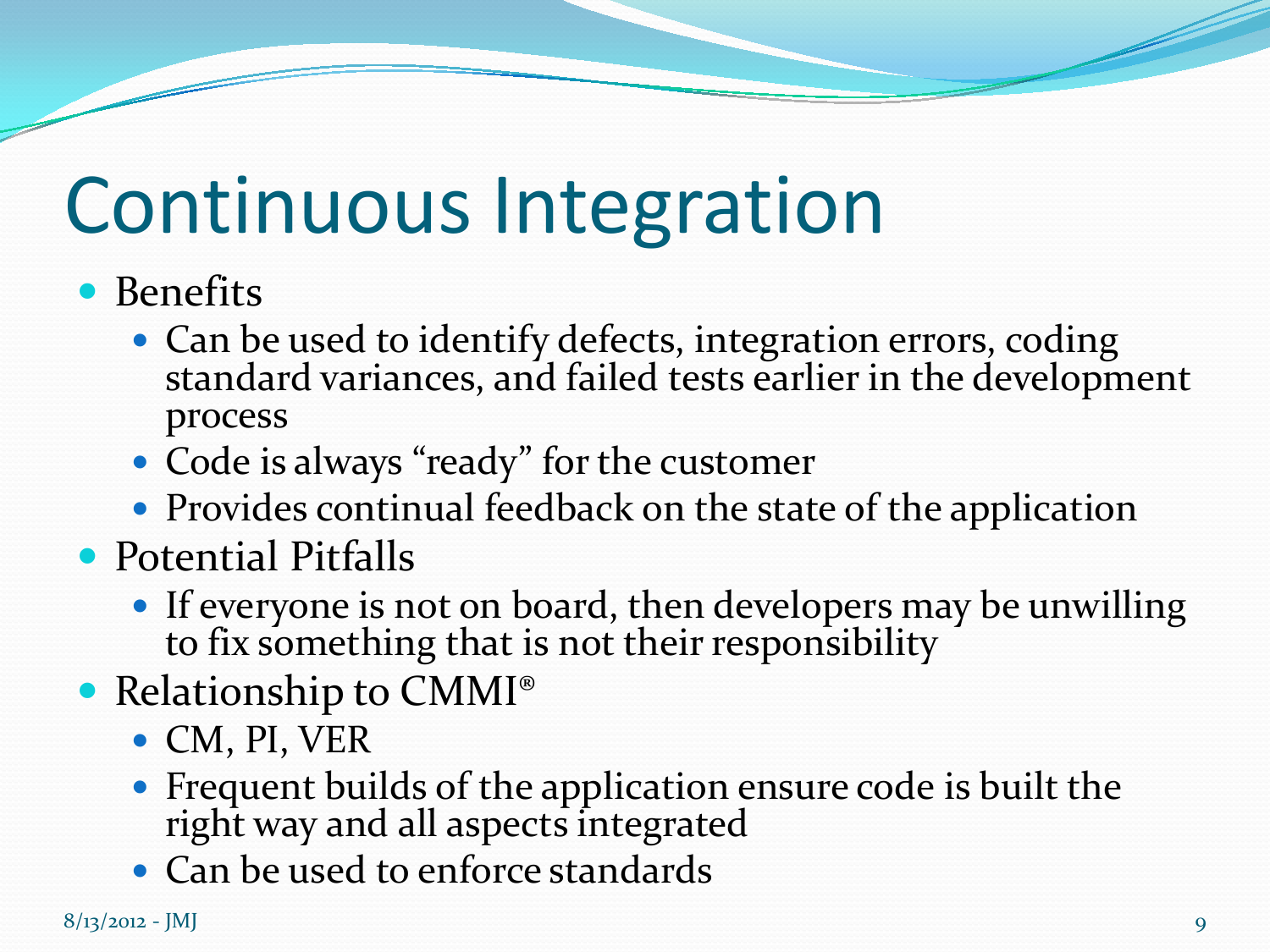# Automated Testing

- Benefits
	- Catches bugs early, when work is fresh
	- Safety net when refactoring
	- When integrated as a part of the build process, they can be run as a part of Continuous Integration
- Potential Pitfalls
	- Automated tests say nothing about the quality of the test
- Relationship to CMMI®
	- VAL: Code is continually validated to ensure it is correct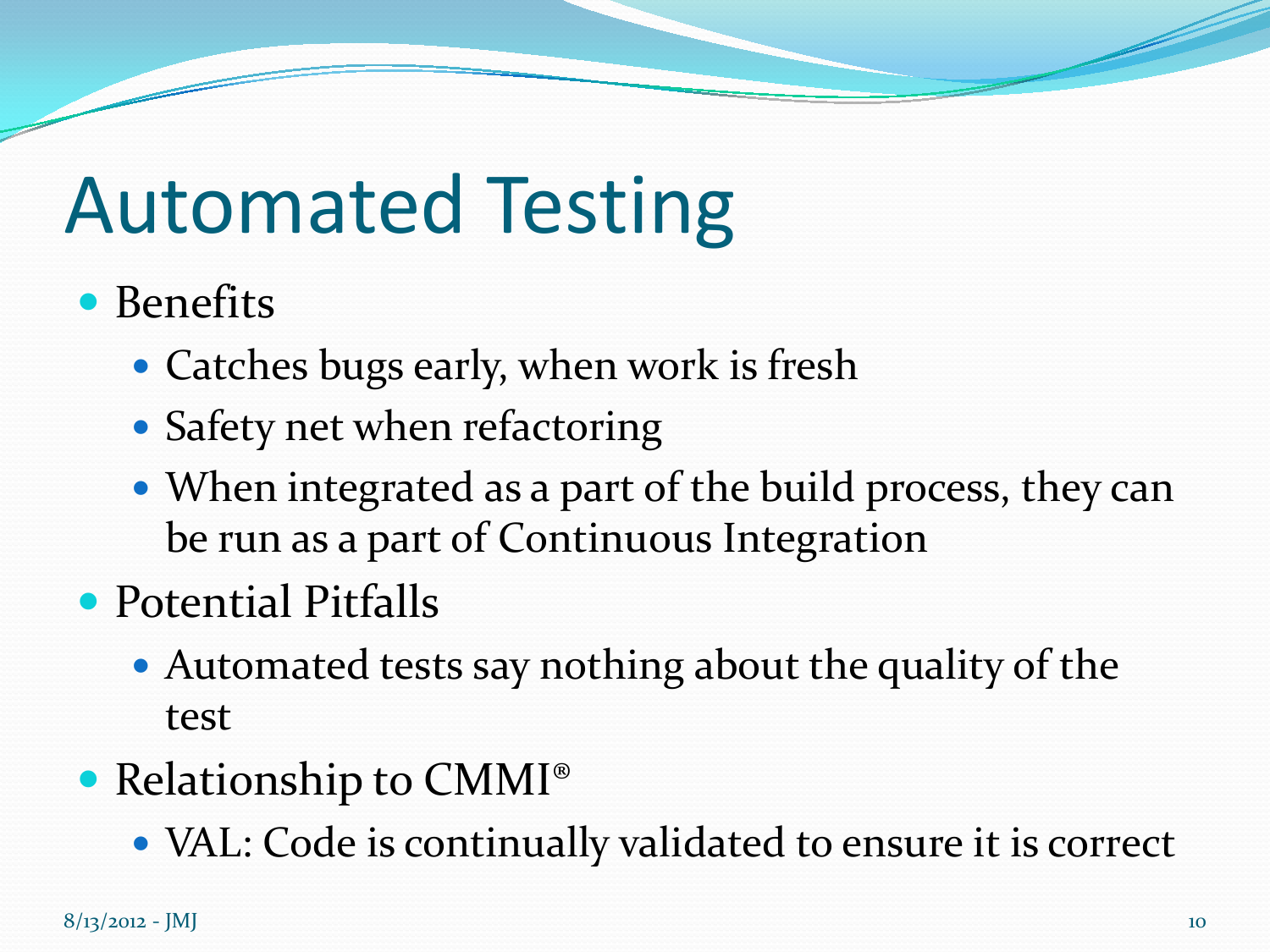### Test-Driven Development

#### **•** Benefits

- Automated tests written first that will fail, code is written, tests run again to ensure code passes
- Forces developer to think about how their code will fail
- Lower defect rate
- Further requirement identification
- Potential Pitfalls
	- Can slow down development time
	- All developers must agree
- Relationship to CMMI<sup>®</sup>
	- VAL, TS: All solutions support automated tests to ensure the functionality is correct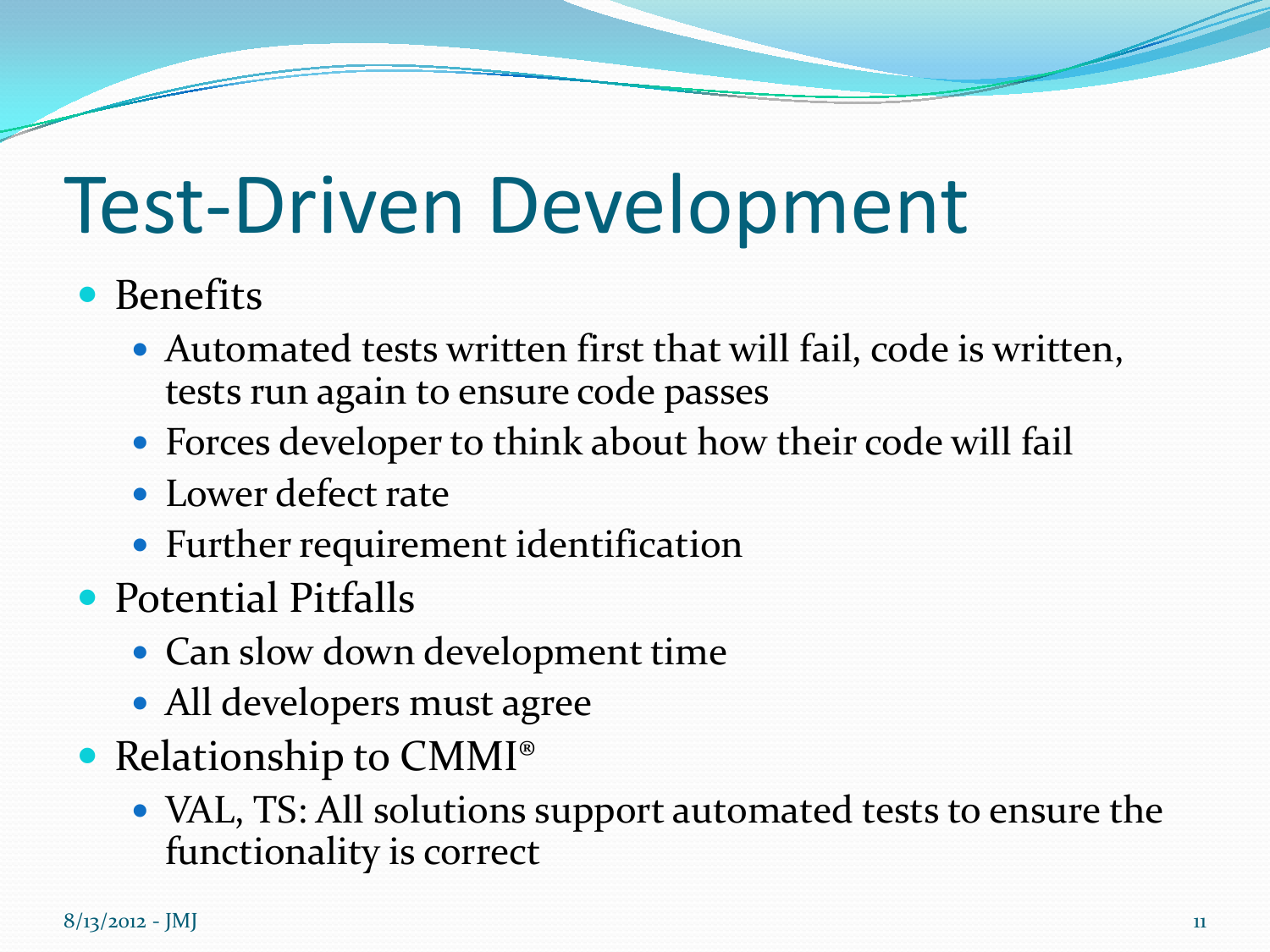# Refactoring

- Benefits
	- Small transformations that constantly improve the code for all developers
	- Automated tests can support refactoring
	- Code does not degrade over time, easy to understand, maintain, and change
- Potential Pitfalls
	- Perceived lack of business value
- Relationship to CMMI<sup>®</sup>
	- PI/TS: Provides strategy for when to refactor by focusing on small transformations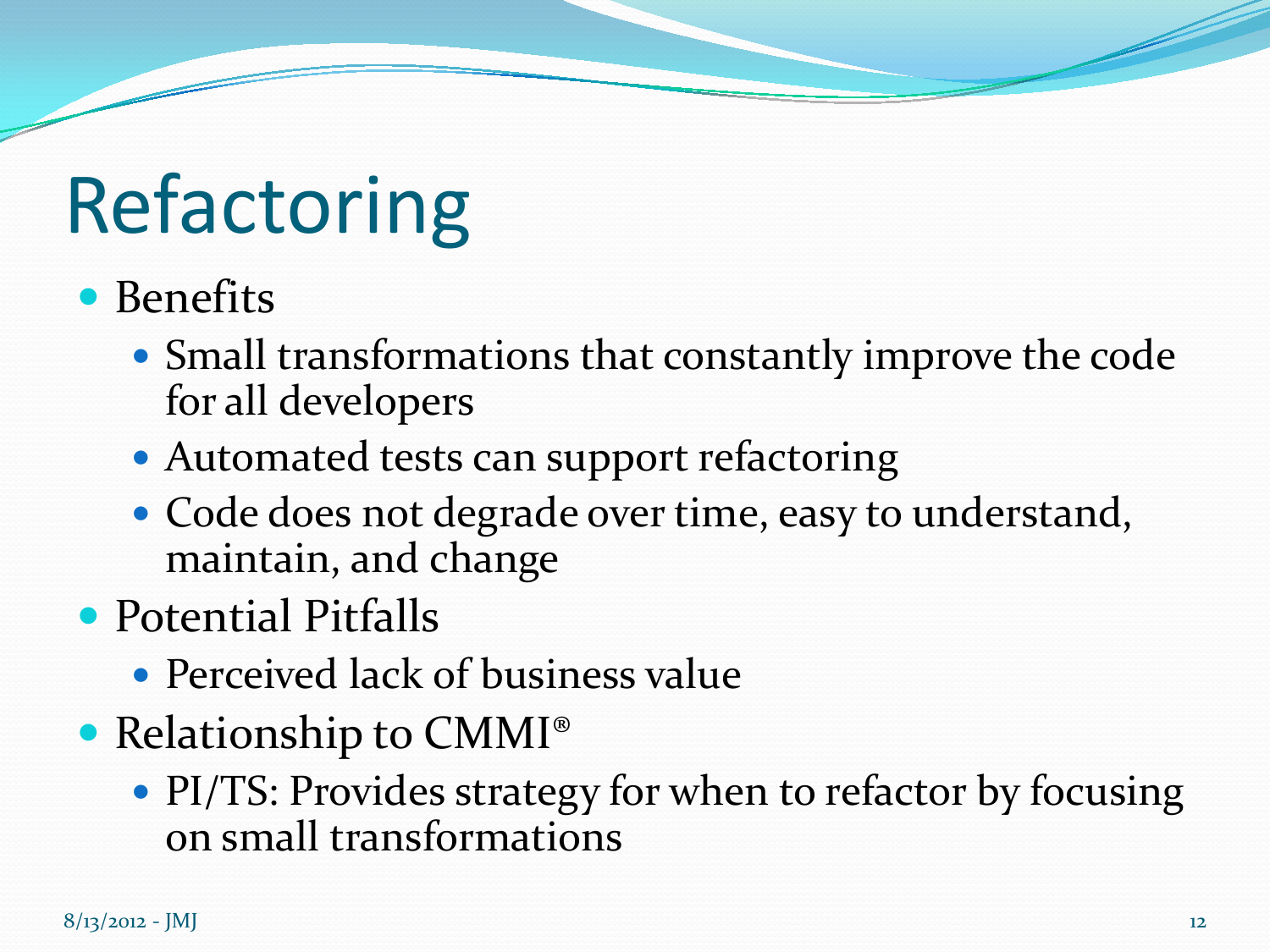### User Acceptance Testing

- Benefits
	- Customers verify the specification they provided the developers has been met
	- Defects identified and fixed prior to release
- Potential Pitfalls
	- Customer schedule can drive when and how often UAT is performed
- Relationship to CMMI<sup>®</sup>
	- VAL: Customer validates product frequently to ensure business requirements are met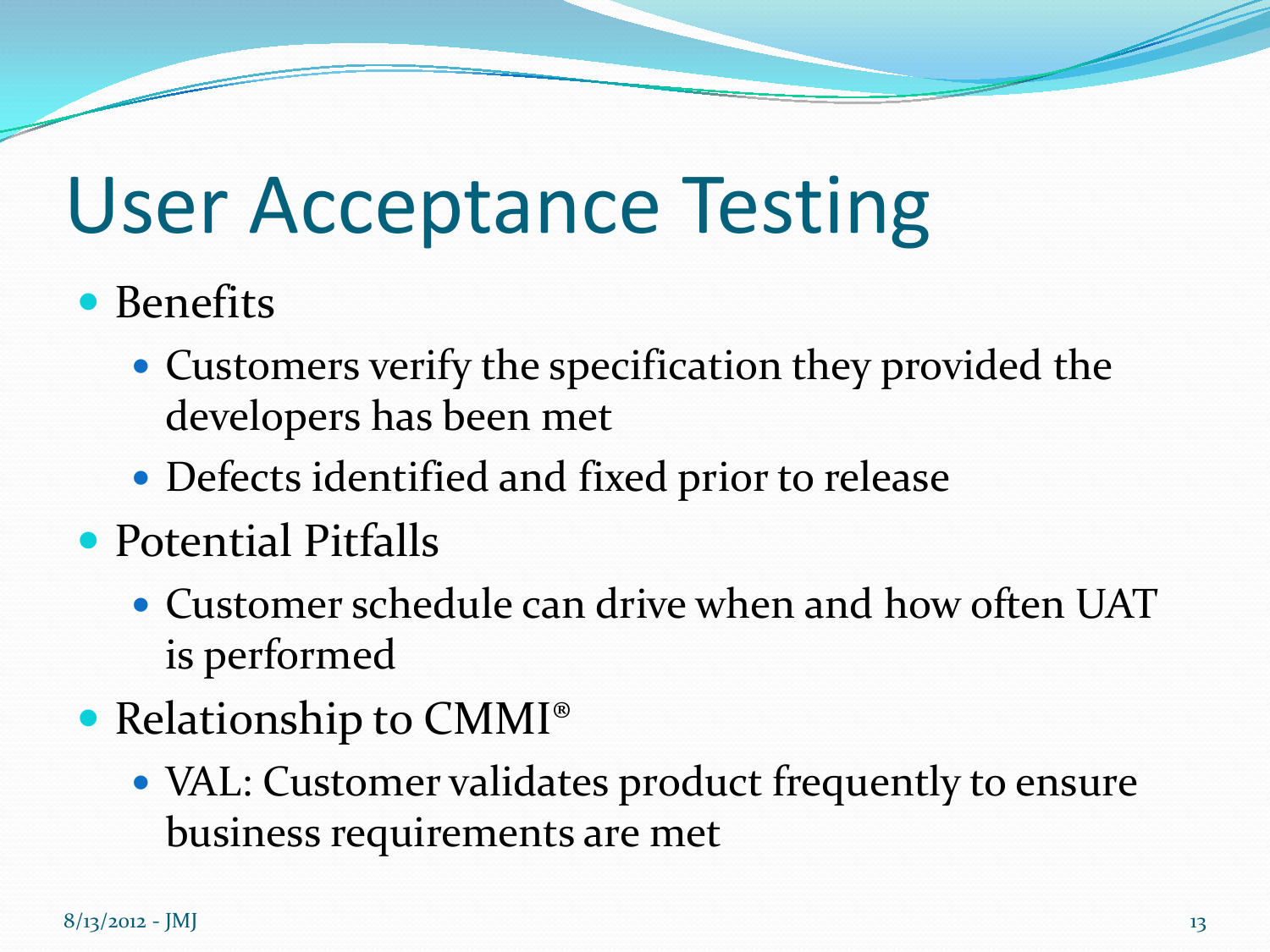### Retrospective

- Benefits
	- Improvements to project processes can continually be identified
	- Understanding where something is essential for improving quality
- Potential Pitfalls
	- Too many suggestions can actually hinder improvement
- Relationship to CMMI®
	- PP, PMC: Project is continually monitored to ensure the plans are met and an identified weakness will then lead to improvements for the next cycle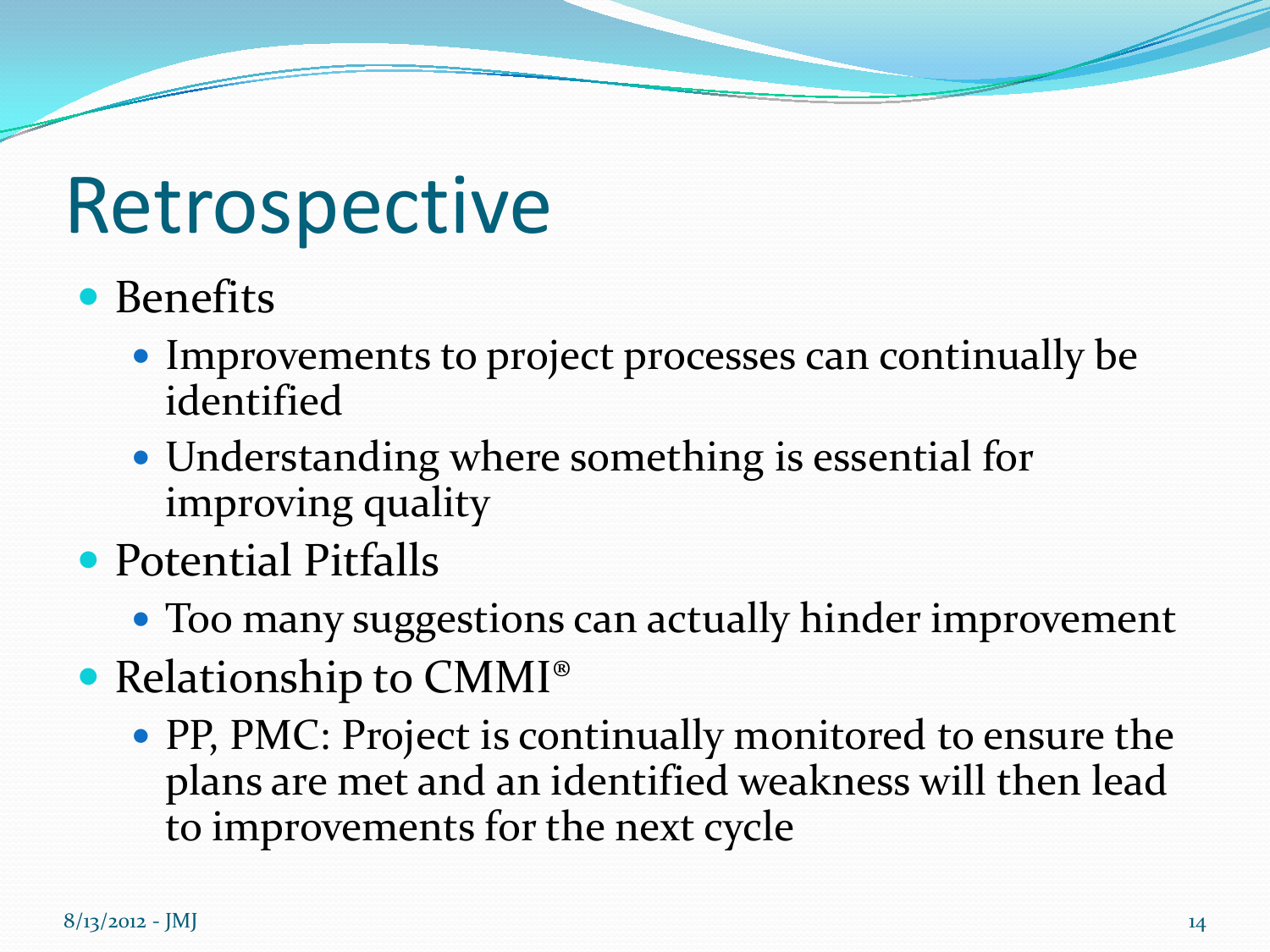# Daily Standup Meeting

- Benefits
	- Discussion of obstacles leads to resolutions
	- Everyone is on the same page with the project status
- Potential Pitfalls
	- Potential to become too detailed, must remain concise
- Relationship to CMMI<sup>®</sup>
	- IPM, PMC, RSKM: Project status including risks and issues faced by the team are discussed daily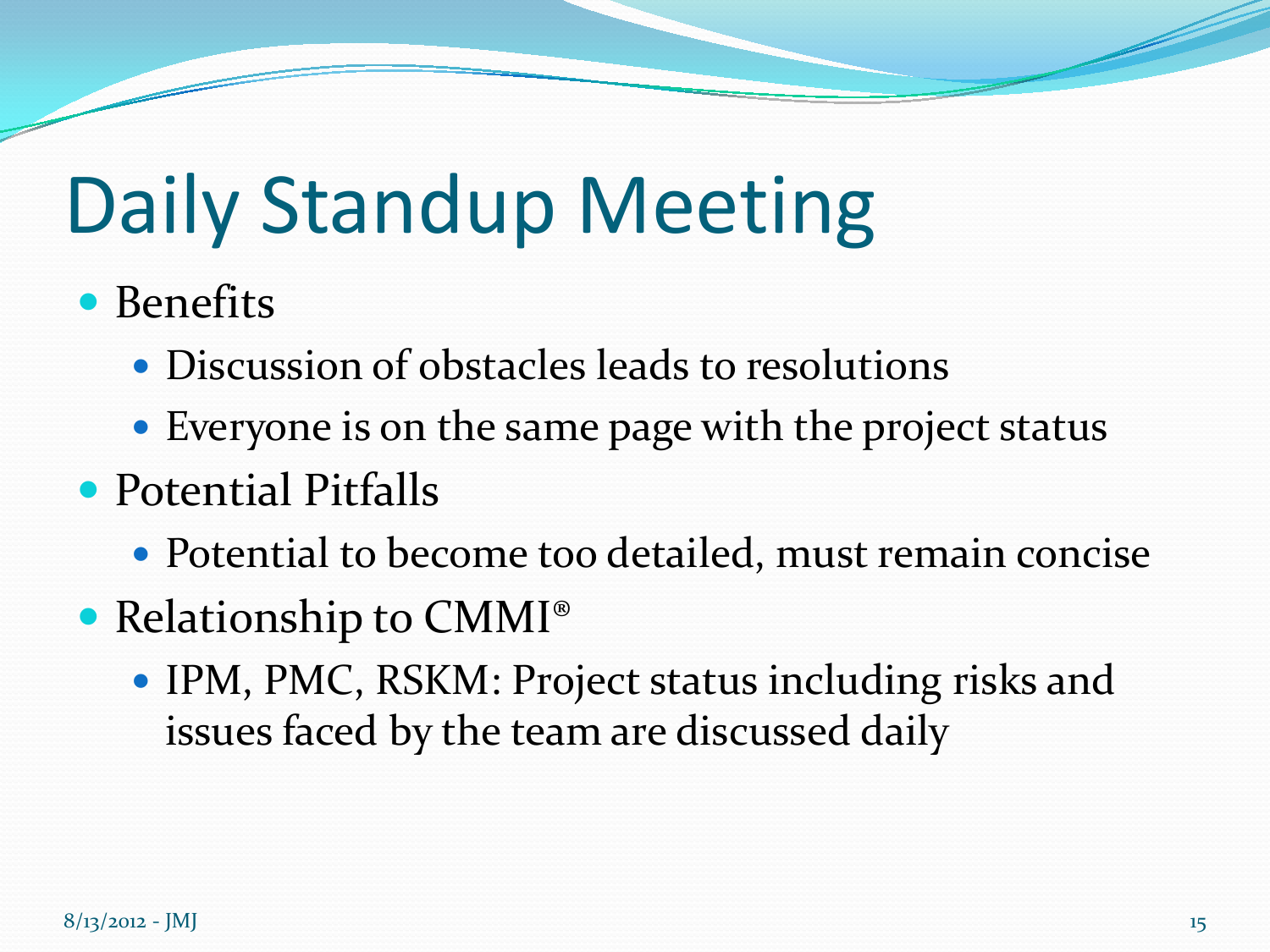# Frequently Release Software

#### • Benefits

- Customer can frequently evaluate changes to ensure they fit within business requirements
- Identifies hidden business requirements
- Increase business value and stakeholder confidence
- Potential Pitfalls
	- Customer rollout process could be long
	- Relies on many other techniques discussed previously
- Relationship to CMMI<sup>®</sup>
	- RD, TS, VER, VAL, PMC
	- Feeds back into next iteration to identify work to be done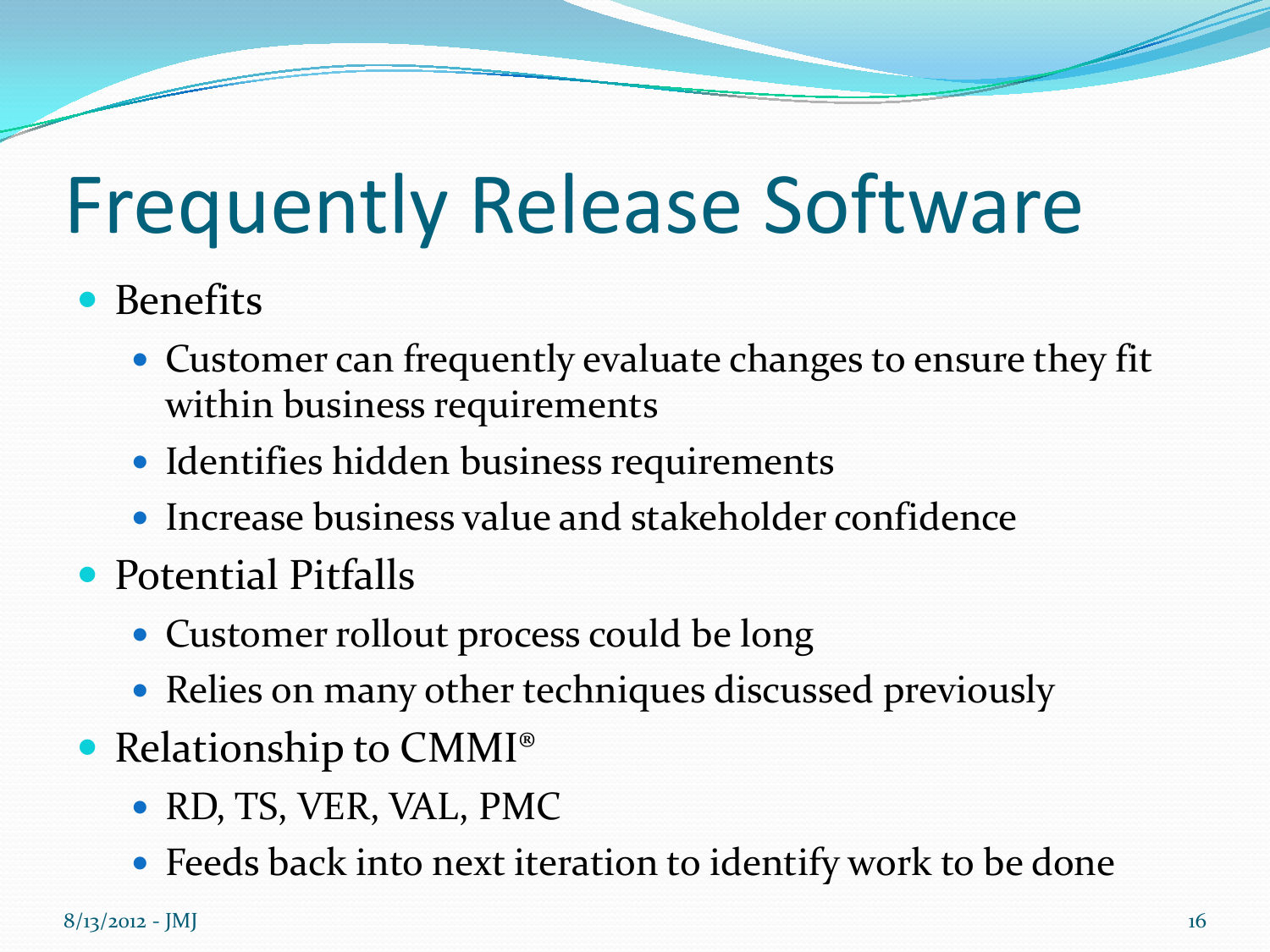### Agile Impact on Software Development

- Automation as much as possible
- Reduction in schedule and cost
- Issues identified earlier in all processes
- Increased customer satisfaction
- Decrease defects
- Introduces more checkpoints where new customer requirements can be added – drives business value
- Companies using these techniques have been certified as high as CMMI® Level 5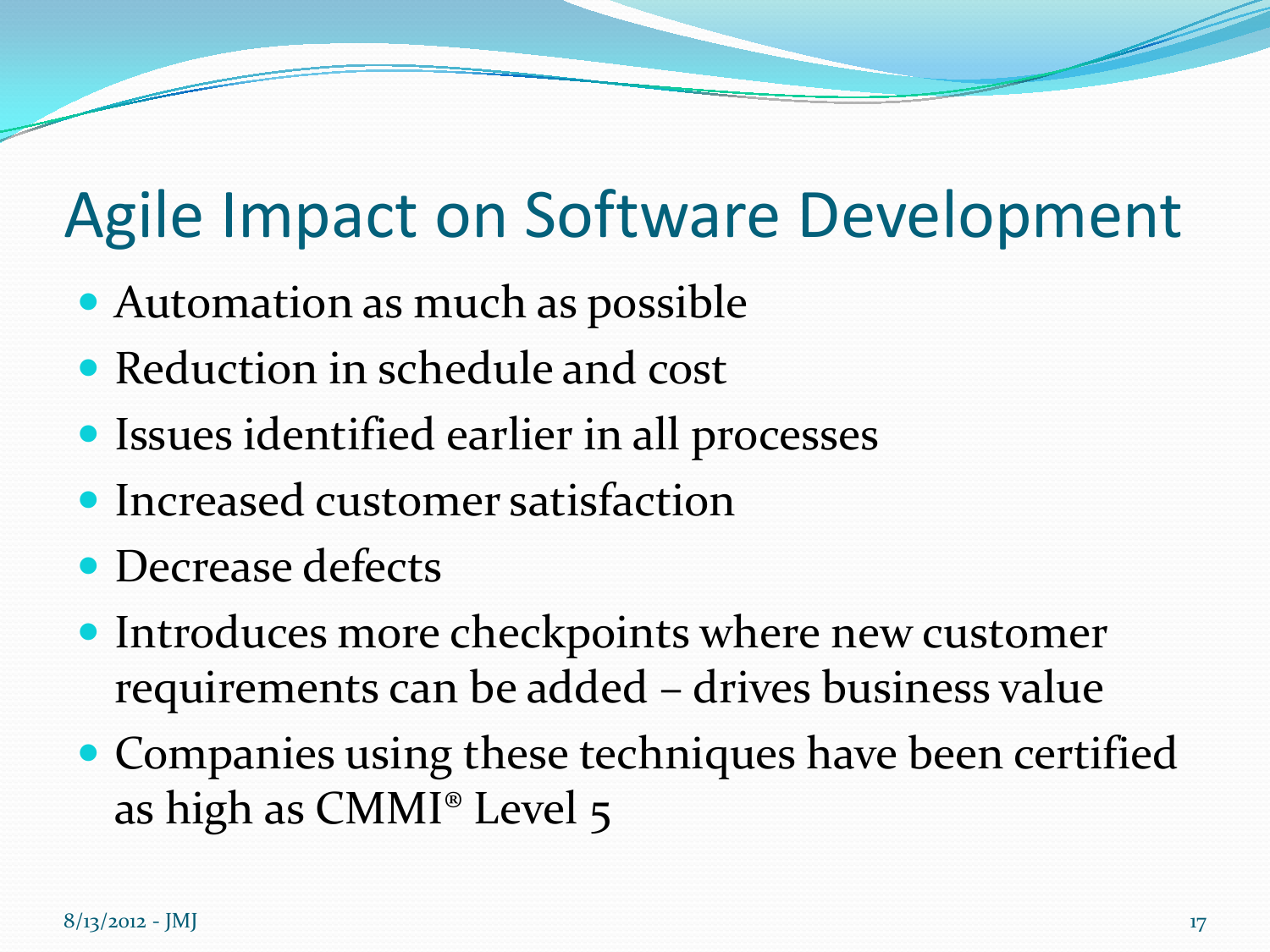# Where to Start?

- Start with techniques focused on communication
	- Whole team involvement
	- Continuous customer feedback
	- Retrospective
	- Daily standup meeting
- Move to some easy technical techniques
	- User acceptance testing
	- Frequently release software
	- Continuous integration
- Finally add advanced technical techniques
	- Pair programming
	- Automated testing
	- Refactoring
	- Test-driven development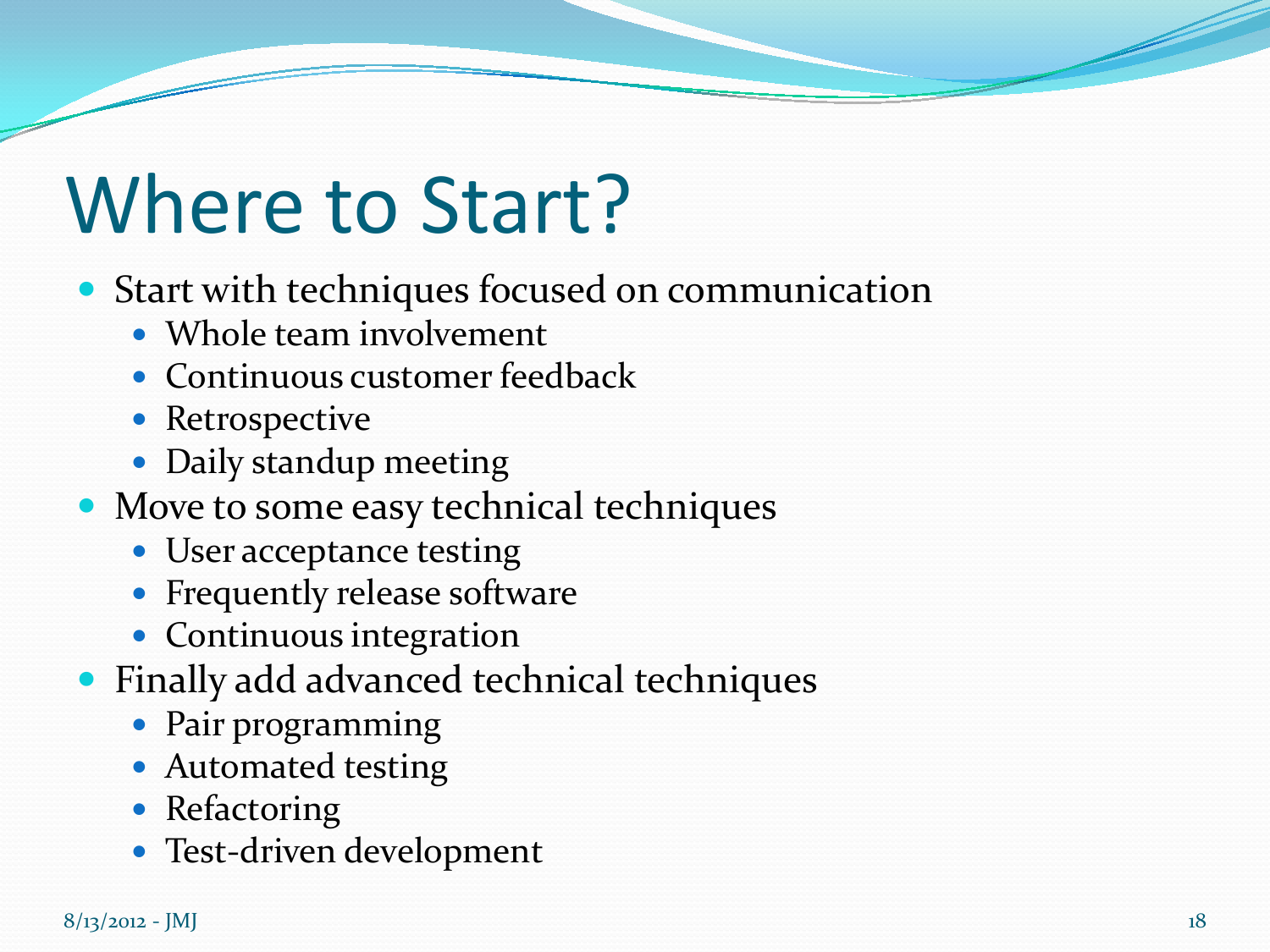### Where to start?

- For existing projects a few recommendations
	- Whole team involvement
		- As a team identify the story of how the system works to gain commitment from all stakeholders
		- Define "done"
	- Continuous integration
		- Find ways to take build process and development standards to help team verify product is built the right way
	- Automated testing
		- Focused automated tests on difficult business requirements where there are a number of different scenarios and manual testing would be time consuming
	- Refactoring
		- Small/Incremental refactors instead of large "wholesale" changes as business requirements are added/modified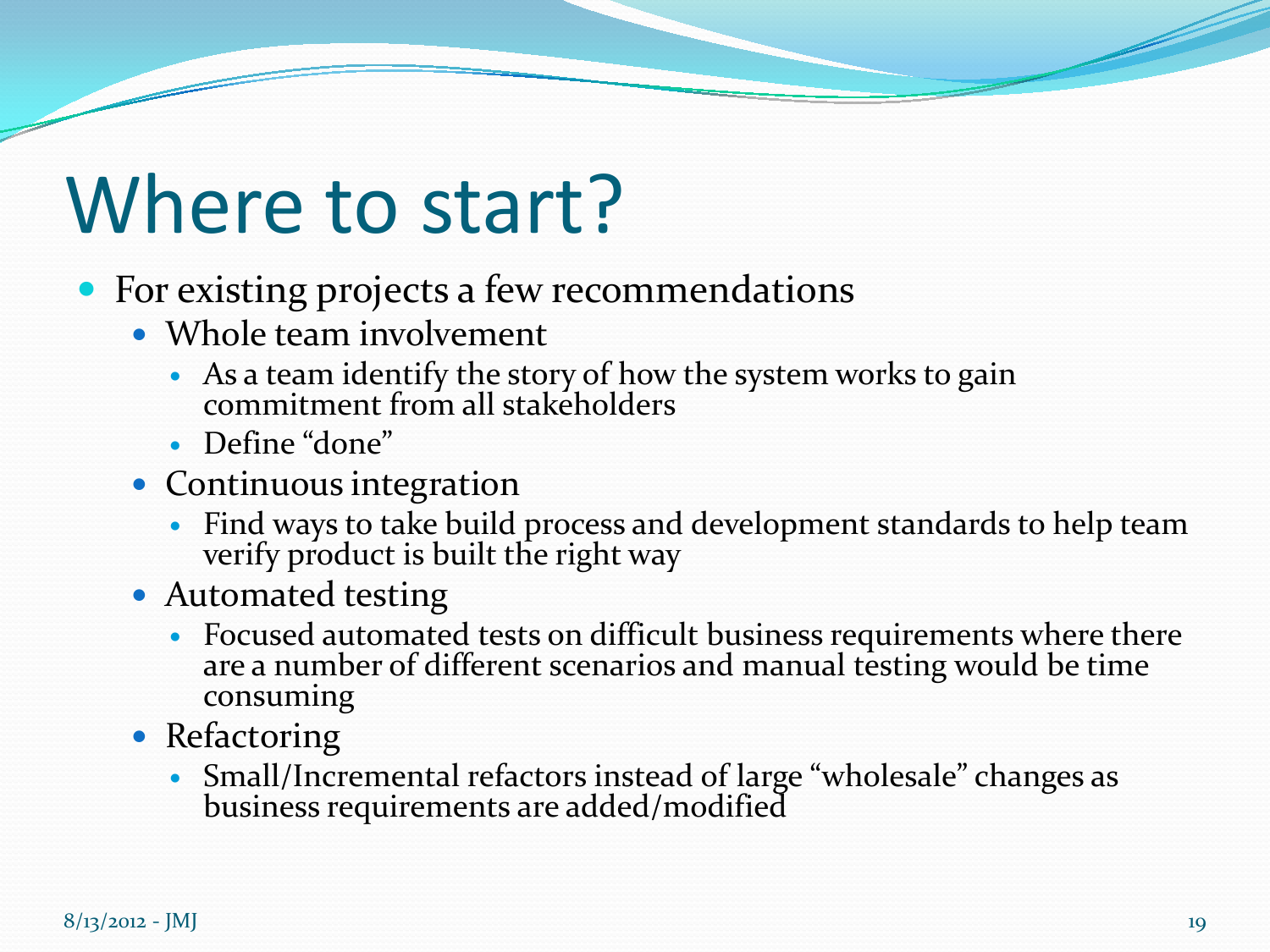### Summary

- Agile techniques can coexists with CMMI®
- Agile techniques can help reduce time to market while delivering higher-quality software
- While the techniques do focus on quality and a reduction in defects they also provide other benefits
	- Flexibility to meet customer needs
	- Maintainability of code
	- Shorter development time
	- Continually add business value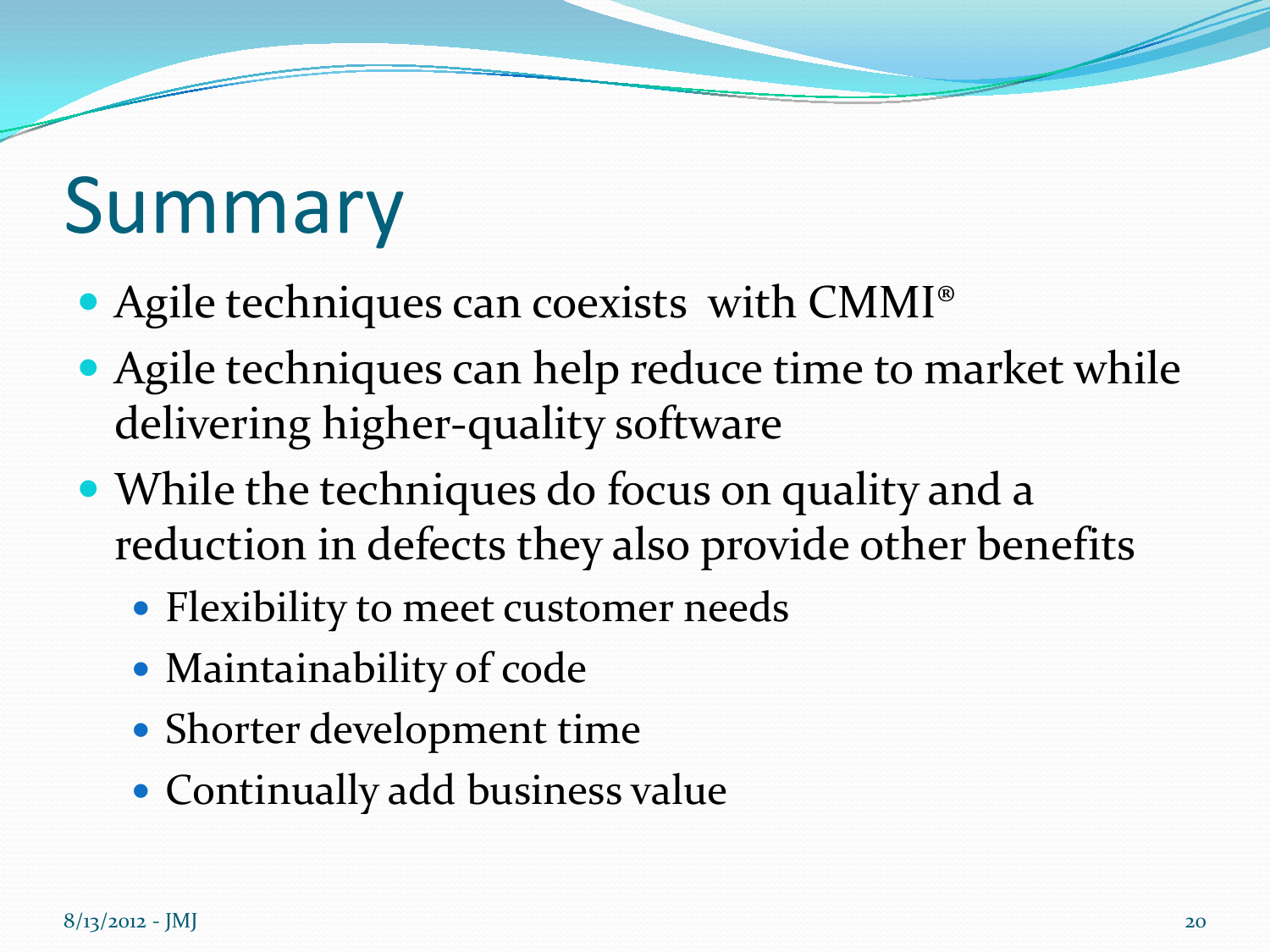### Reference:

• Any questions?

- Jamieson, J.M. & Fallah, M.H. (March 2012). Agile Quality Management Techniques. *Software Quality Professional, Volume 12, Issue 2.*
- <http://www.cmmilevels.com/>